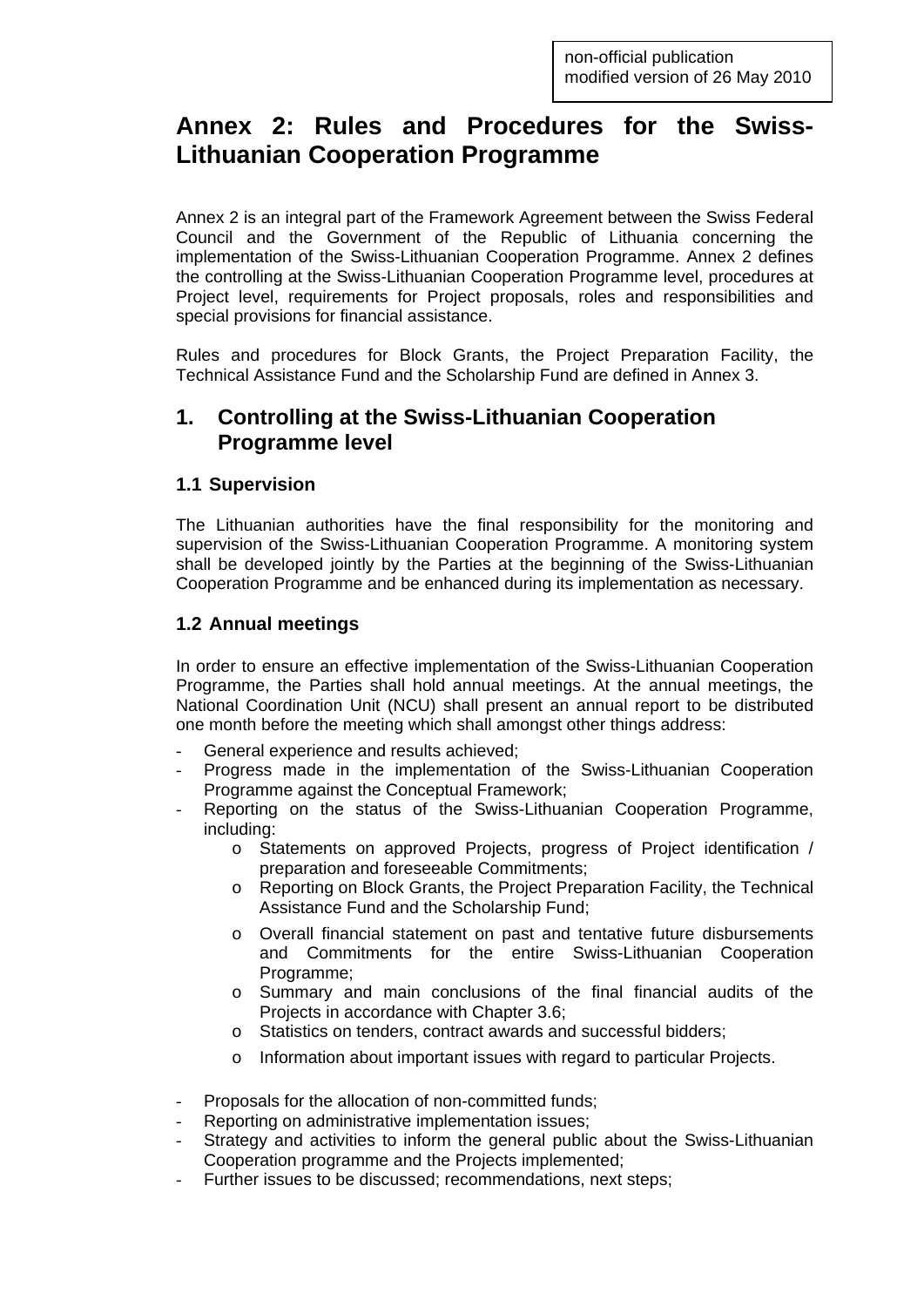The annual meeting shall also be the opportunity for reviewing and, if needed, for amending the Annexes of the Agreement.

The NCU is responsible for the organisation of the annual meetings. It will consult the Swiss Embassy on the organisation, the contents, the agenda, the participants and other organisational and logistical matters.

The Intermediate Bodies, the Executing Agencies and other institutions and persons may be invited to the annual meetings whenever this is felt desirable by the NCU or by Switzerland.

The Parties may invite the Commission of the European Communities to participate as an observer.

Minutes of the meetings shall be drafted by the NCU and be submitted to Switzerland for approval within 15 days after the meeting.

# **2. Procedures of Project Financing Requests[\\*](#page-1-0)**

The financing request undergoes a two-loop approach that allows guidance early in the decision making process. In the first loop, a Project outline is submitted and a decision in principle is made. In case of a successful first loop, the second loop is initiated. In the second loop, the Final Project Proposal is submitted and the final decision is made by Switzerland.

In case of individual projects, the Intermediate Body functions and responsibilities provided in this chapter will be implemented and assumed by the Executing Agency.

| No. | <b>Steps</b>                                      | <b>Activities and specific rules</b>                                                                                                                                                                                                                                                     | <b>Organisations</b>                                                                                                  |
|-----|---------------------------------------------------|------------------------------------------------------------------------------------------------------------------------------------------------------------------------------------------------------------------------------------------------------------------------------------------|-----------------------------------------------------------------------------------------------------------------------|
| 1.  | Initiation of<br>Project<br>identification        | Initiation on the basis of:<br>Lists of priority Projects provided by<br>the Government<br>A proposal by the NCU<br>A proposal by an Intermediate Body /<br><b>Executing Agency</b><br>Call for proposals<br>A proposal by Switzerland<br>A proposal by an international<br>organisation | Responsible: NCU<br>Involved:<br>Intermediate Body,<br>Executing Agency,<br>Lithuanian partners,<br>Swiss authorities |
| 2.  | <b>Elaboration of</b><br>the Project<br>outline   | Preparation of the Project outline based<br>on the requirements for Project outlines<br>(cf. 2.2). This may include a request for<br>financial support for the preparation of a<br>Final Project Proposal through the Project<br>Preparation Facility.                                   | Responsible:<br>Intermediate Body,<br><b>Executing Agency</b>                                                         |
| 3.  | <b>Pre-screening</b><br>of the Project<br>outline | Possibility of informal consultations with<br>the Swiss Embassy.                                                                                                                                                                                                                         | Responsible: NCU                                                                                                      |

# **2.1 First loop:**

| ___________ |                                                           |  |
|-------------|-----------------------------------------------------------|--|
|             | Application and approval procedure of the Project outline |  |

<span id="page-1-0"></span> $\overline{a}$ Modified on 26 May 2010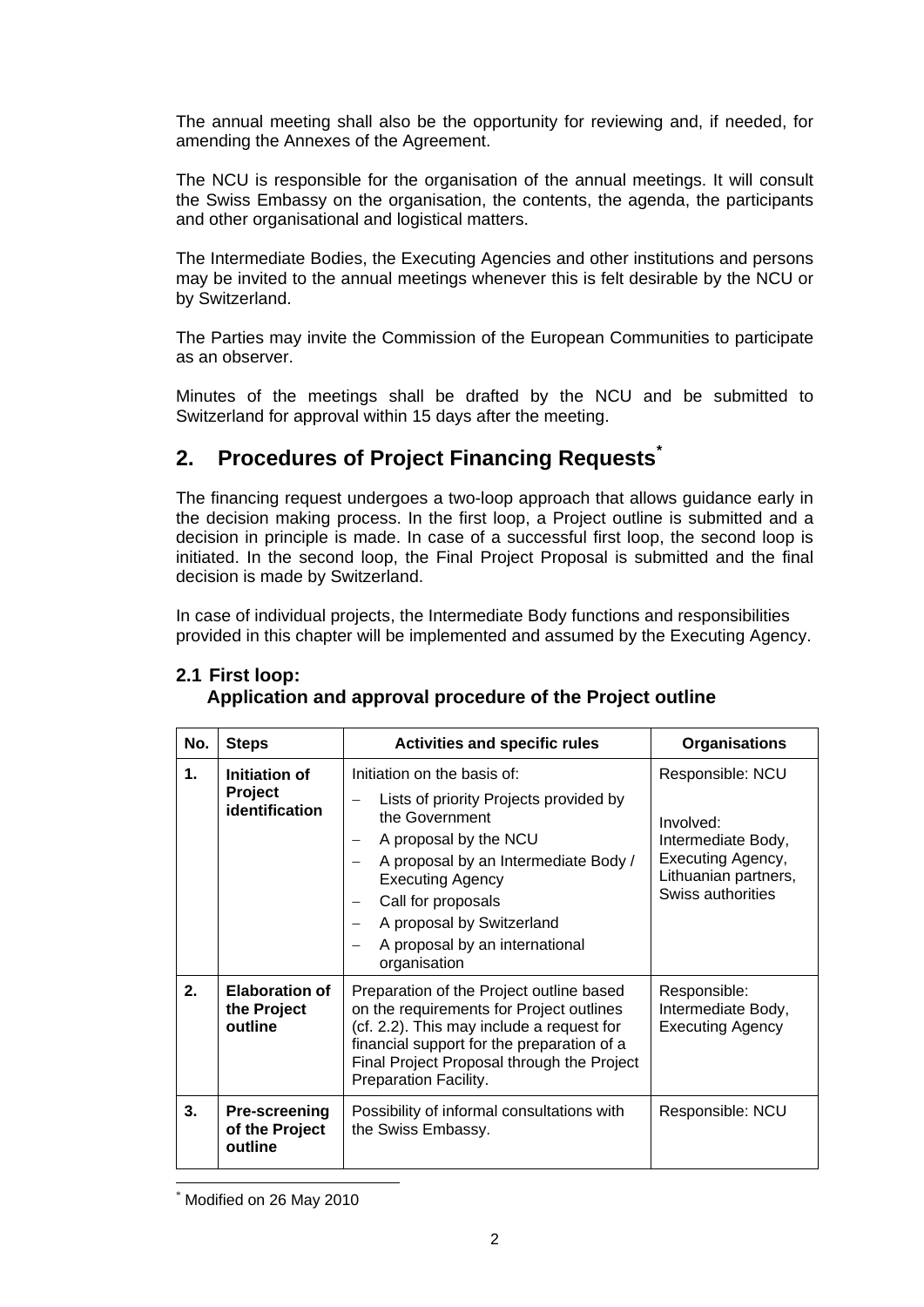| 4. | <b>Screening</b>                               | Examination of the Project outline based<br>on the Conceptual Framework, the<br>Project selection criteria in Annex 1 and<br>the requirements for Project outlines (cf.<br>$2.2$ ).                                                                                                                                                                                                               | Responsible: NCU<br>Involved: steering<br>committee.<br>Intermediate Body<br>(when existent)                                                     |
|----|------------------------------------------------|---------------------------------------------------------------------------------------------------------------------------------------------------------------------------------------------------------------------------------------------------------------------------------------------------------------------------------------------------------------------------------------------------|--------------------------------------------------------------------------------------------------------------------------------------------------|
| 5. | Submission of<br>the Project<br>outline        | If accepted, submission of the Project<br>outline with a cover letter comprising a<br>description of the selection process to the<br>respective Swiss Embassy.<br>Formal check by the Swiss Embassy and<br>submission of the Project outline with the<br>cover letter of the NCU to Switzerland.                                                                                                  | Responsible: NCU<br>Responsible: Swiss<br>Embassy                                                                                                |
| 6. | <b>Final decision</b><br>on Project<br>outline | Final decision on the Project outline<br>(including, if relevant, decision on the<br>request for financing of Project<br>preparation).<br>If accepted by Switzerland, request for the<br>elaboration of the Final Project Proposal<br>(requirements specified in 2.4). Switzerland<br>may submit comments which have to be<br>considered during the elaboration of the<br>Final Project Proposal. | Responsible:<br>Swiss Agency for<br>Development and<br>Cooperation (SDC) or<br><b>State Secretariat for</b><br><b>Economic Affairs</b><br>(SECO) |

# **2.2 Requirements for Project Outlines**

The Project outline (approximately 5 pages) shall include all necessary information to allow a general appraisal of the proposed Project.

| Item                                                                                                                                                                                                     | <b>Content</b>                                                                                                                                                                                                                                                                              |  |
|----------------------------------------------------------------------------------------------------------------------------------------------------------------------------------------------------------|---------------------------------------------------------------------------------------------------------------------------------------------------------------------------------------------------------------------------------------------------------------------------------------------|--|
| General information                                                                                                                                                                                      | Project title, planned project duration, priority sector,<br>location/region                                                                                                                                                                                                                |  |
| Applicant                                                                                                                                                                                                | Name and contact details; previous, relevant experience, if any;<br>project partners; Swiss link, if any (know-how, technology,<br>partners or any other cooperation with Switzerland)                                                                                                      |  |
| Relevance                                                                                                                                                                                                | Contribution to the reduction of economic and social disparities<br>within the country and between the country and the more<br>advanced member states of the EU (impact); fit within the<br>development strategies of the country/region and chosen sector;<br>strategy of the intervention |  |
| Project content                                                                                                                                                                                          | Description including objectives (outcome), expected results<br>(outputs) and activities (components); beneficiaries, target group;<br>risks and potentials; sustainability of project                                                                                                      |  |
| Project organisation                                                                                                                                                                                     | Organisational chart, responsibilities, etc.                                                                                                                                                                                                                                                |  |
| Eligible costs / non-eligible costs; own contribution, amount<br><b>Budget</b><br>of grant, co-financing, EU-funding and any other financial<br>source etc.; cost efficiency aspects versus alternatives |                                                                                                                                                                                                                                                                                             |  |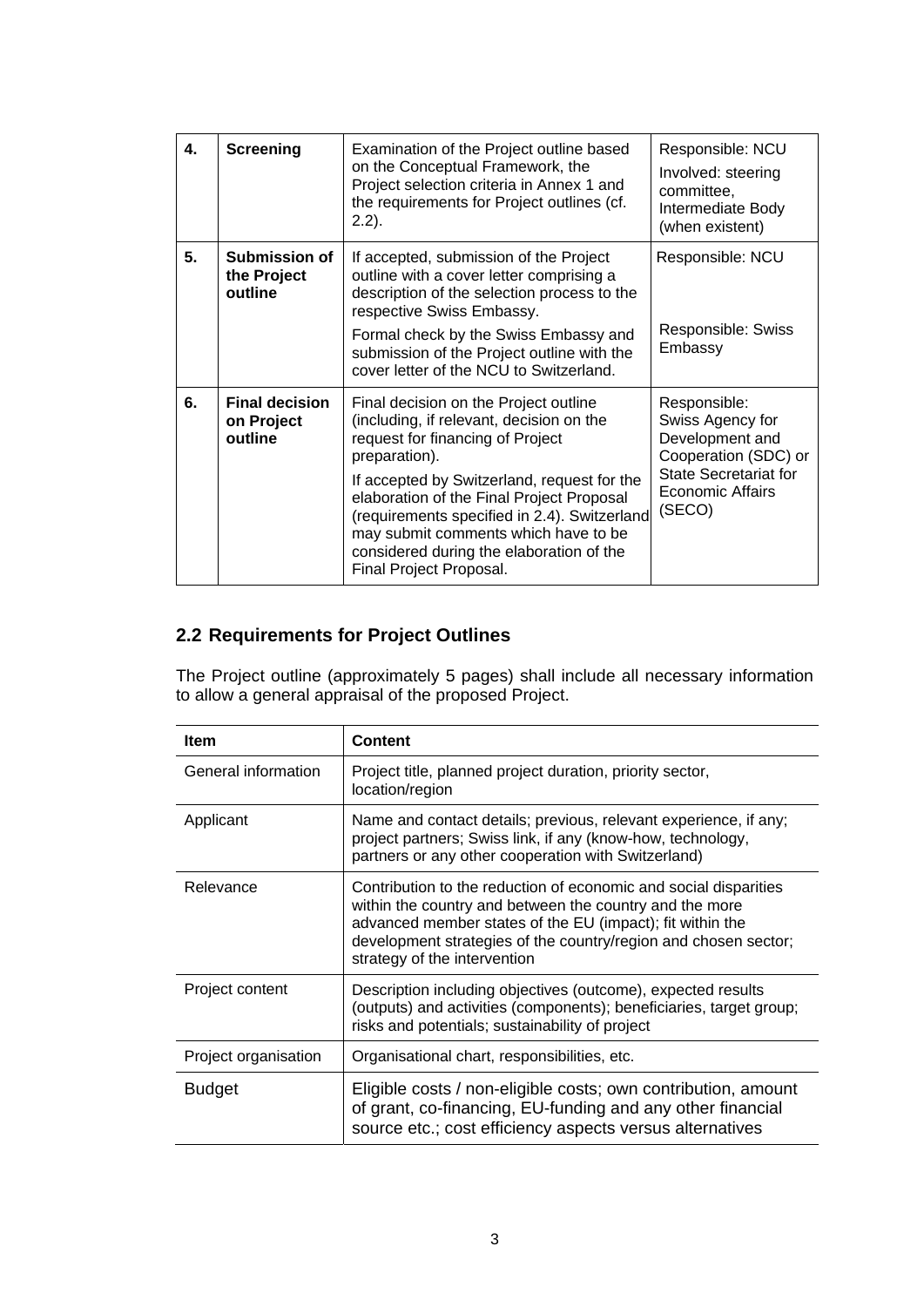| Horizontal issues   | Environmental, social and economical aspects of the<br>project, gender equality                                                                                                                                                                                                     |
|---------------------|-------------------------------------------------------------------------------------------------------------------------------------------------------------------------------------------------------------------------------------------------------------------------------------|
| Maturity of project | Status of project: in elaboration or fully prepared and<br>possible request for financial support for preparation of Final<br>Project Proposal through the Project Preparation Facility<br>(e.g. feasibility studies, environmental impact assessment,<br>etc.) if deemed necessary |
| Annexes             | Additional documentation as deemed appropriate                                                                                                                                                                                                                                      |

### **2.3 Second loop: Application and approval procedure of the Final Project Proposal**

| No. | <b>Steps</b>                                                         | <b>Activities and specific rules</b>                                                                                                                                                                                                      | <b>Organisations</b>                                          |
|-----|----------------------------------------------------------------------|-------------------------------------------------------------------------------------------------------------------------------------------------------------------------------------------------------------------------------------------|---------------------------------------------------------------|
| 1.  | <b>Elaboration of</b><br>the Final<br>Project<br><b>Proposal</b>     | Preparation of the Final Project Proposal<br>based on the requirements for Final<br>Project Proposals (cf. 2.4) and the<br>comments of Switzerland.                                                                                       | Responsible:<br>Intermediate Body,<br><b>Executing Agency</b> |
| 2.  | <b>Screening</b>                                                     | Examination of the Final Project Proposal.                                                                                                                                                                                                | Responsible: NCU<br>Involved: Steering                        |
|     |                                                                      |                                                                                                                                                                                                                                           | Committee,<br>Intermediate Body<br>(when existent)            |
| 3.  | Decision to<br>submit the<br><b>Final Project</b><br><b>Proposal</b> | If accepted, submission of the Final<br>Project Proposal with a cover letter taking<br>into account the requirements for Final<br>Project Proposals and the comments of<br>Switzerland to the Swiss Embassy.                              | Responsible: NCU                                              |
|     |                                                                      | Formal check by the Swiss Embassy and<br>submission of the Final Project Proposal<br>with the cover letter of the NCU to<br>Switzerland.                                                                                                  | Responsible:<br>Swiss Embassy                                 |
| 4.  | <b>Final decision</b>                                                | Final decision on the financing request by<br>taking into account the Final Project<br>Proposal, the cover letter of the NCU, and<br>the Project document. Switzerland<br>reserves the right to carry out its own<br>appraisal if needed. | Responsible:<br>SDC or SECO                                   |

## **2.4 Requirements for Final Project Proposals**

The Final Project Proposal shall be accompanied by all necessary documents (e.g. feasibility study, Project document, environmental impact study) to allow a thorough appraisal. The Final Project Proposal (5 – 10 pages; for large infrastructure Projects 10 - 20 pages, plus annexes) shall provide adequately detailed information on inter alia: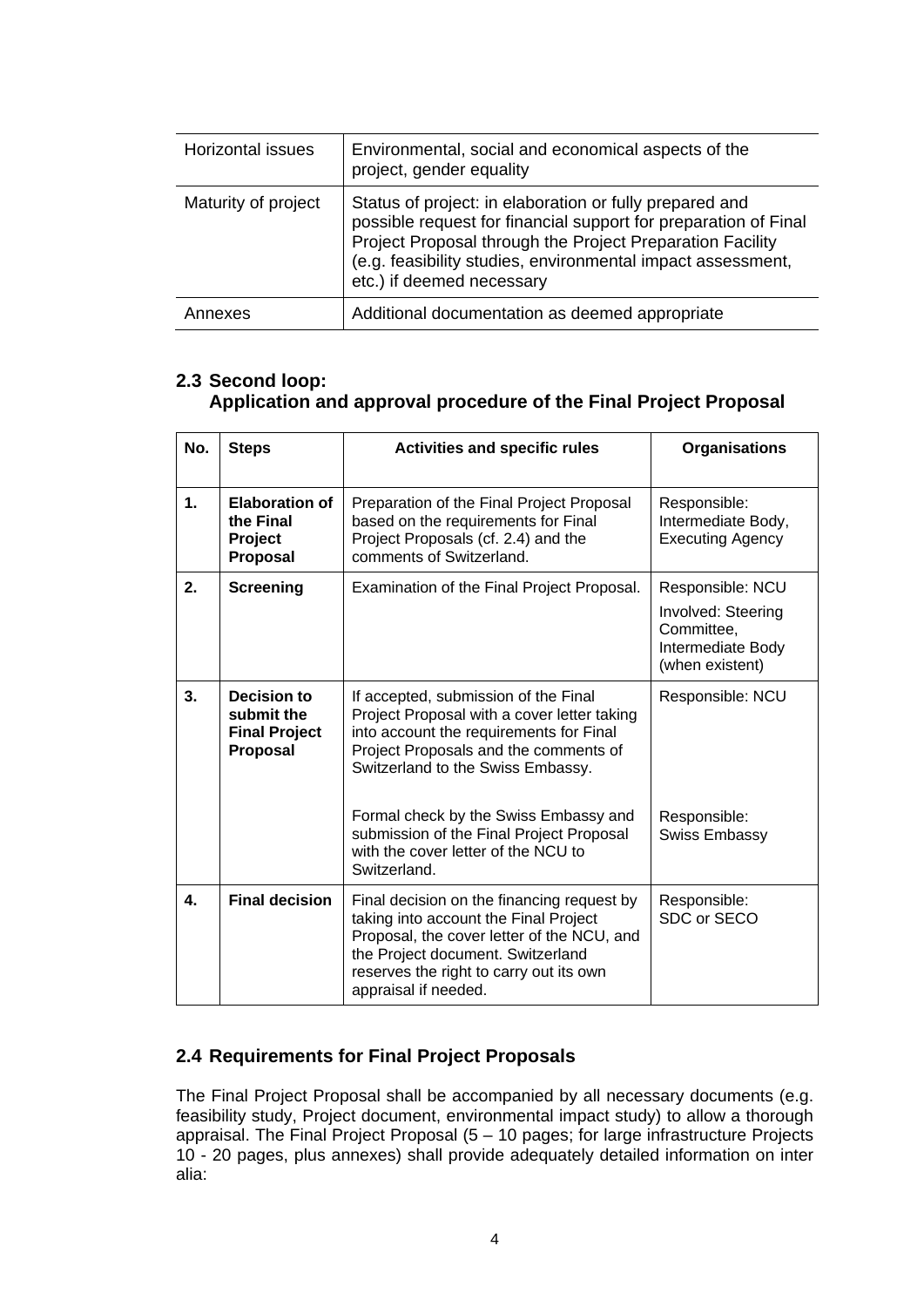| <b>Item</b>                                                                                                                                                                           | <b>Content</b>                                                                                                                                                                                                                                       |  |
|---------------------------------------------------------------------------------------------------------------------------------------------------------------------------------------|------------------------------------------------------------------------------------------------------------------------------------------------------------------------------------------------------------------------------------------------------|--|
| Project summary<br>$(1$ page)                                                                                                                                                         | Fact sheet: Project title, short description including objectives,<br>budget, partners, duration                                                                                                                                                     |  |
| Relevance                                                                                                                                                                             | Contribution to the reduction of economic and social disparities<br>between the country and the more advanced countries of the EU;<br>fit within the development strategies of the country/region and<br>chosen sector; strategy of the intervention |  |
| Project content                                                                                                                                                                       | Description including objectives, expected outcomes/outputs,<br>activities and the respective indicators; beneficiaries, target group;<br>risks and potentials; sustainability of the Project                                                        |  |
| Project justification<br>(Due diligence)                                                                                                                                              | Main conclusions of the feasibility study (if requested)                                                                                                                                                                                             |  |
| Project organisation                                                                                                                                                                  | Organisational chart, responsibilities, etc.                                                                                                                                                                                                         |  |
| Detailed<br>implementation<br>schedule                                                                                                                                                | Including milestones and monitoring of progress based on defined<br>indicators                                                                                                                                                                       |  |
| <b>Budget</b><br>Eligible costs / non-eligible costs; own contribution, amount of<br>grant, co-financing, EU-funding and any other financial sources<br>etc.; cost efficiency aspects |                                                                                                                                                                                                                                                      |  |
| Procurement                                                                                                                                                                           | Procurement procedures for goods, services and works                                                                                                                                                                                                 |  |
| Development Impact                                                                                                                                                                    | Monitoring and evaluation of output/outcome/impact indicators                                                                                                                                                                                        |  |
| Horizontal issues                                                                                                                                                                     | Environmental, social and economical aspects of the Project,<br>gender equality                                                                                                                                                                      |  |
| Annexes                                                                                                                                                                               | E.g. feasibility study, Project document, environmental impact<br>study                                                                                                                                                                              |  |

# **3. Project Implementation Procedures[\\*](#page-4-0)**

In case of individual projects, the Intermediate Body functions and responsibilities provided in this chapter will be implemented and assumed by the Executing Agency.

| No. | <b>Steps</b>                | <b>Activities and specific rules</b>                                                                                                                                                                                             | <b>Organisations</b>                                                                                                                                          |
|-----|-----------------------------|----------------------------------------------------------------------------------------------------------------------------------------------------------------------------------------------------------------------------------|---------------------------------------------------------------------------------------------------------------------------------------------------------------|
| 1.  | Project<br><b>Agreement</b> | Preparation of the Project Agreement<br>between Lithuania and Switzerland.                                                                                                                                                       | Responsible:<br>NCU on the<br>Lithuanian side; SDC<br>or SECO on the<br>Swiss side                                                                            |
| 2.  | <b>Signing</b>              | Signing of the Project Agreement. The<br>Project Agreement can be signed by more<br>than two contracting parties (e.g. tripartite<br>or multipartite agreement: SDC or SECO,<br>NCU and Intermediate Body, Executing<br>Agency). | Responsible:<br>Normally the Swiss<br>Embassy on behalf of<br>SDC or SECO.<br>The Lithuanian<br>signatory or<br>signatories shall be<br>decided by Lithuania. |

The Project implementation procedures are as follows:

<span id="page-4-0"></span> $\overline{a}$ \* Modified on 26 May 2010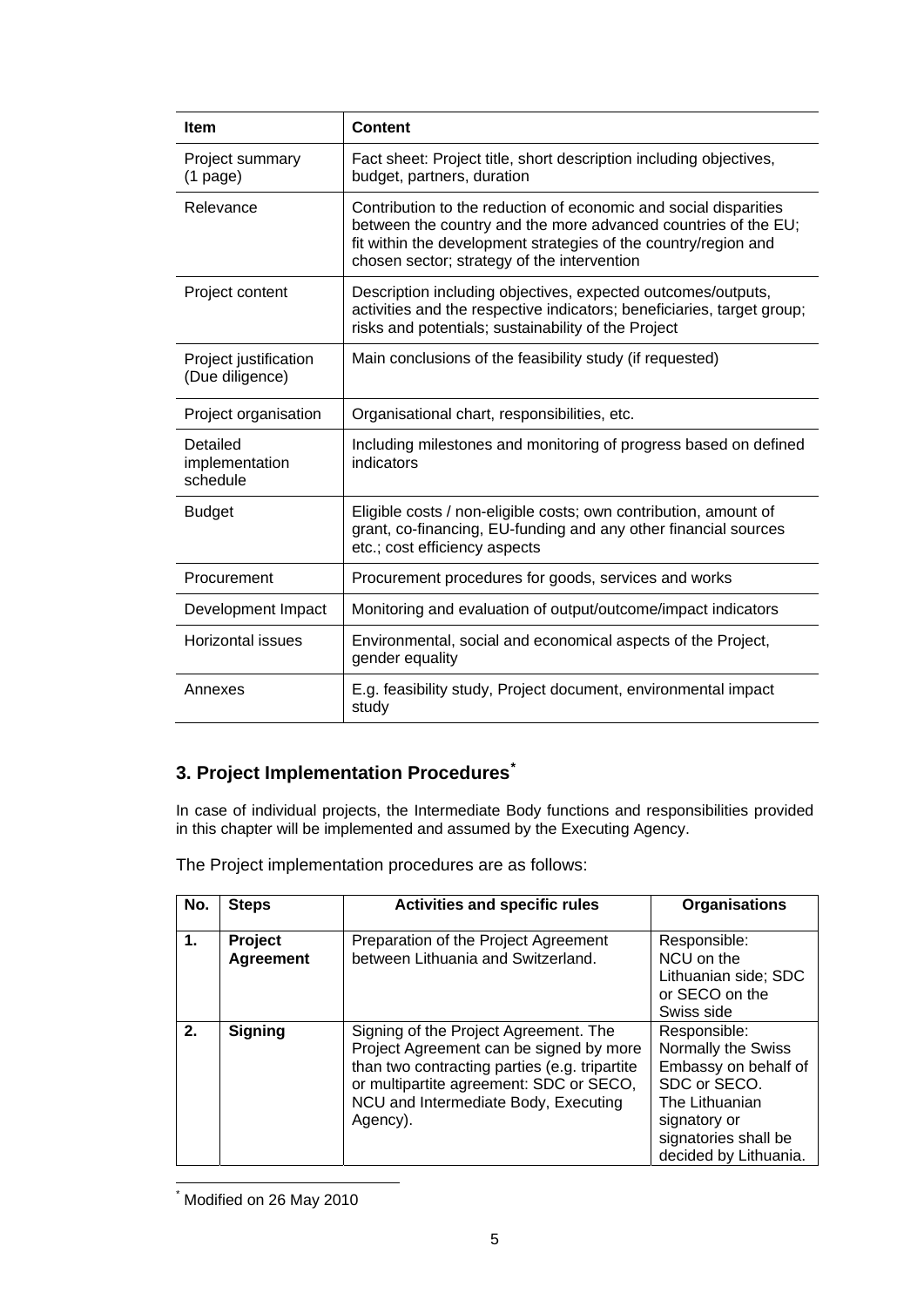| 3. | <b>Procurement</b>        | Procurement is to be made in accordance                                                                                                                                                                                                                                                                                                                                                                 | Responsible:                                   |
|----|---------------------------|---------------------------------------------------------------------------------------------------------------------------------------------------------------------------------------------------------------------------------------------------------------------------------------------------------------------------------------------------------------------------------------------------------|------------------------------------------------|
|    | and award of<br>contracts | with the respective national law and<br>regulations and in compliance with the<br>respective EU directives. A confirmation<br>of compliance with the relevant<br>procurement rules shall be provided to<br>Switzerland. To increase transparency<br>and to prevent corruption, tender<br>documents shall contain an integrity<br>clause.                                                                | NCU, Intermediate<br>Body, Executing<br>Agency |
|    |                           |                                                                                                                                                                                                                                                                                                                                                                                                         |                                                |
|    |                           | In general, for tenders above the<br>applicable European Community<br>threshold, an English translation of the<br>official tender evaluation report shall be<br>provided to Switzerland for information at<br>the latest 30 calendar days after the<br>award of contract.                                                                                                                               |                                                |
|    |                           | In addition to the above, for tenders<br>above the threshold of CHF 500`000,<br>Switzerland may also request a copy of<br>the tender documents for non-objection<br>and of the contracts for information.<br>These documents shall be submitted at<br>the latest 20 calendar days before the<br>commencement of tendering and 20<br>calendar days after the signature of the<br>contract, respectively. |                                                |
|    |                           | Furthermore, for tenders above the<br>threshold of CHF 500`000, Switzerland<br>may also request that an English<br>translation of the tender documents and<br>the contracts are made available to<br>tenderers and contractors, respectively.<br>Possible translation costs shall be<br>financed by the Technical Assistance<br>Fund or borne by the Project financed<br>under the Contribution.        |                                                |
|    |                           | In line with Art. 6.5, of the Framework<br>Agreement, both Parties agree to provide<br>all such information pertaining to the<br>tender process and beyond the<br>documents listed above that the other<br>Party may reasonably request.<br>Switzerland shall also have the right to<br>conduct an audit of the procurement<br>practices and procedures in general.                                     |                                                |
|    |                           |                                                                                                                                                                                                                                                                                                                                                                                                         |                                                |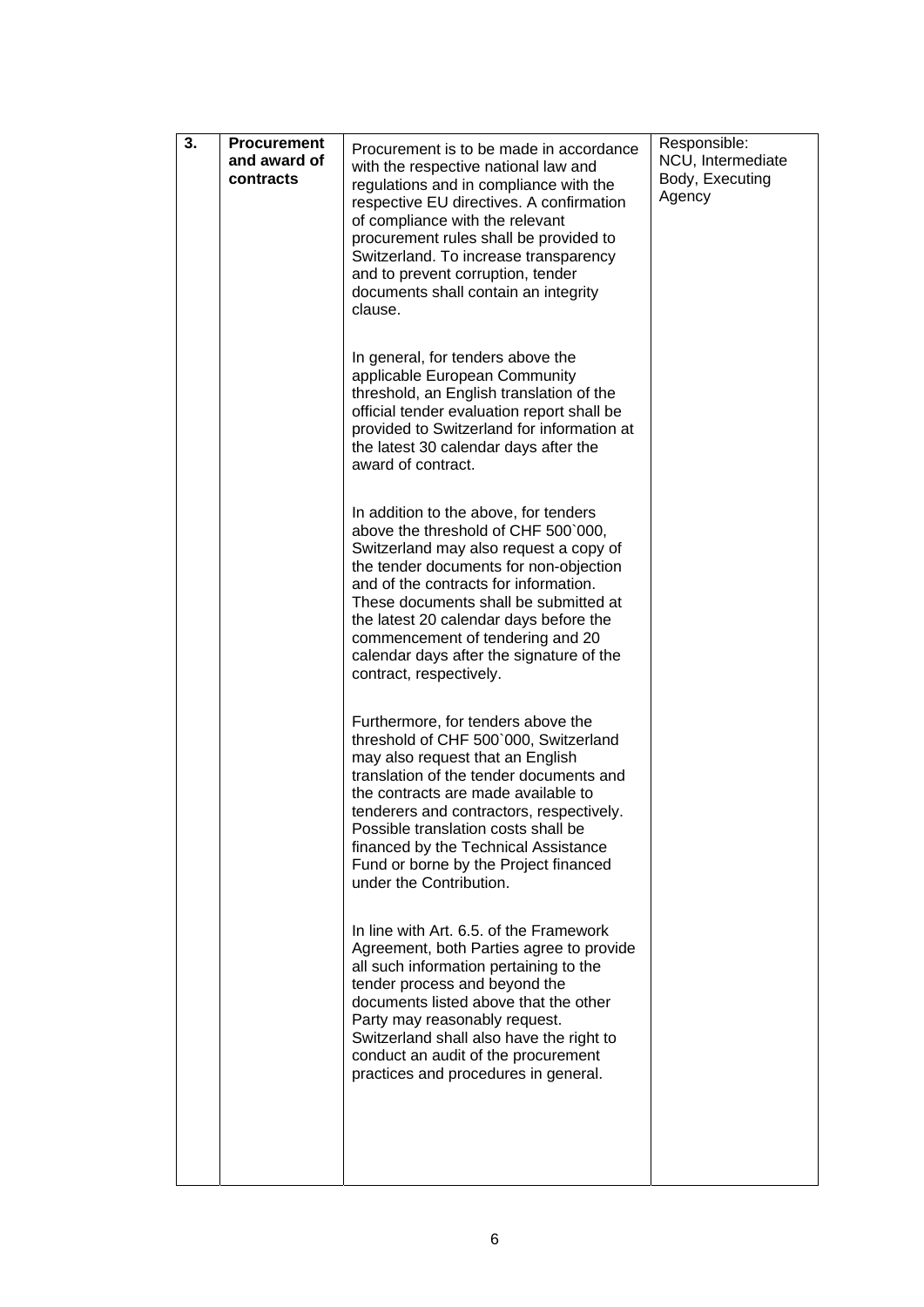|    |                                    | In case of irregularities or non-adherence<br>to the Framework Agreement or Project<br>Agreement, Switzerland has the right to<br>stop reimbursements and to instruct the<br>NCU to stop payments from the Swiss<br>Contribution in accordance with cf. 4 of<br>the present Annex 2.                                                                                                                                                                                                                                                                                                                                                                                                                                                                                                                                                                                                                                                                                                                                                                     |                                                                                          |
|----|------------------------------------|----------------------------------------------------------------------------------------------------------------------------------------------------------------------------------------------------------------------------------------------------------------------------------------------------------------------------------------------------------------------------------------------------------------------------------------------------------------------------------------------------------------------------------------------------------------------------------------------------------------------------------------------------------------------------------------------------------------------------------------------------------------------------------------------------------------------------------------------------------------------------------------------------------------------------------------------------------------------------------------------------------------------------------------------------------|------------------------------------------------------------------------------------------|
| 4. | <b>Controlling</b><br>(Monitoring) | Controlling procedures are defined in the<br>Project Agreement. Procedure description<br>includes: periodicity of reporting,<br>monitoring system and consultant,<br>steering committees, time table for<br>operations and results, auditing, etc.                                                                                                                                                                                                                                                                                                                                                                                                                                                                                                                                                                                                                                                                                                                                                                                                       | Responsible:<br><b>Executing Agency</b><br>Involved:<br>NCU, Intermediate<br>Body        |
| 5. | <b>Reporting</b>                   | Interim Reports for supporting payment<br>claims and reimbursement requests as<br>specified in Chapter 4 of this Annex.<br><b>Annual Project Reports describe the</b><br>progress of the Project. They include<br>summary data on financial progress for<br>the reporting year as well as cumulative<br>data to date. They compare actual with<br>planned expenses and progress, based<br>on quantified targets for output and where<br>possible outcome indicators. Any<br>deviation has to be justified and corrective<br>measures suggested. Annual project<br>reports are not linked to reimbursement<br>requests.<br>The Project Completion Report, together<br>with the last Project interim report and the<br>final financial report (cf. 6), is the base for<br>the final reimbursement. It documents and<br>comments the overall achievement of<br>outputs and outcomes against the original<br>plan, the compliance with principles such<br>as cross cutting themes and<br>sustainability, and it contains lessons<br>learned and conclusions. | Responsible:<br><b>Executing Agency</b><br>Involved:<br>NCU, Intermediate<br><b>Body</b> |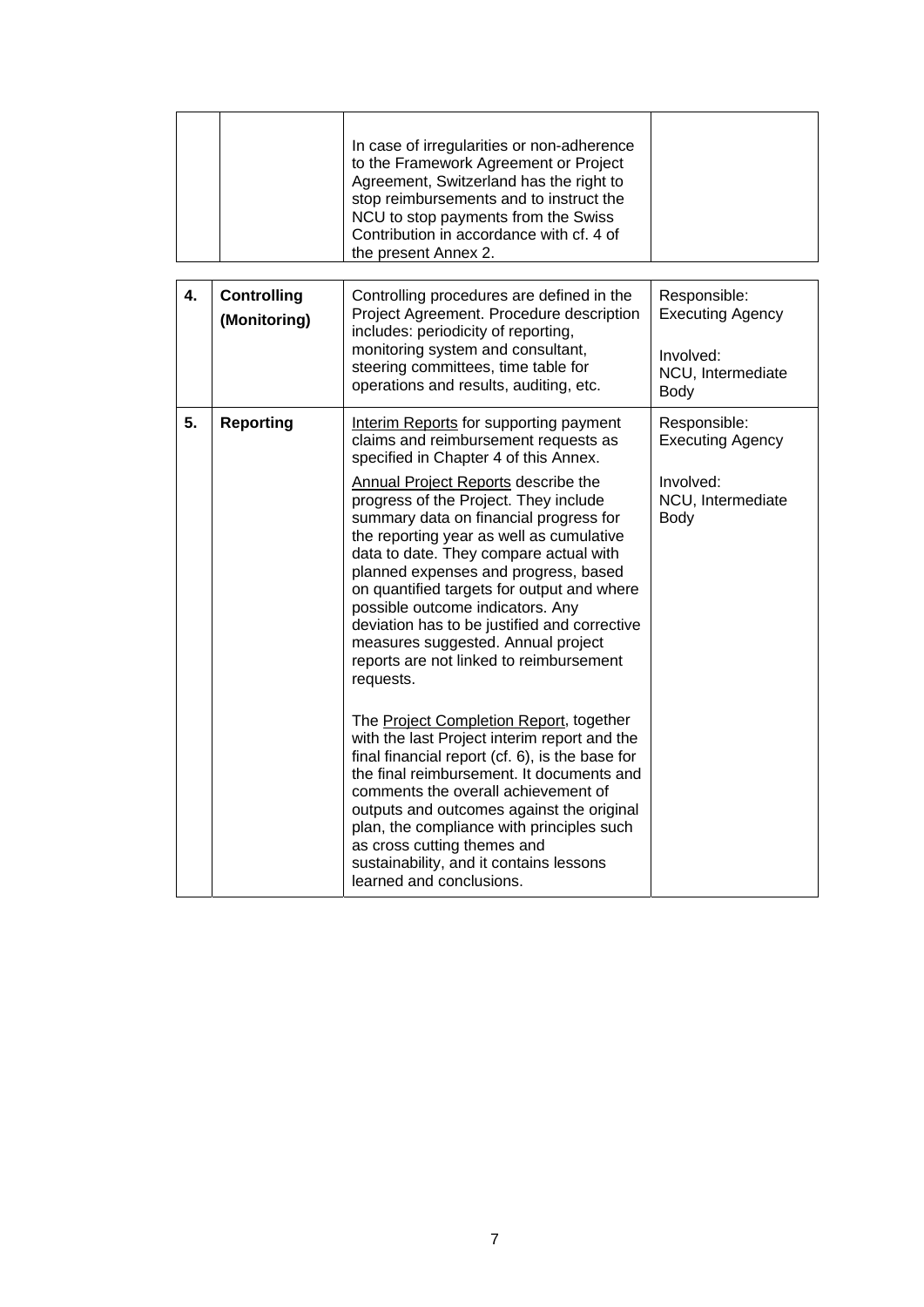| 6. | <b>Audit</b>      | At the beginning of the Project, the NCU<br>will bring evidence that the Project as well<br>as the institutions involved in its<br>implementation, mainly the Intermediate<br>Body and the Executing Agency, respect<br>the legal obligations, respective<br>guidelines, procedures, and that they<br>have set up an appropriate structure and<br>internal control system. If needed, a<br>detailed review will be performed<br>(Compliance Audit).                                                                                                                                                                                                                                                                                                                                                                                                                                                                                                                                                                                                                                                                                                                               | Responsible: NCU<br>Involved: IB,<br>Internal Audit Unit of<br>Intermediate Body                                       |
|----|-------------------|-----------------------------------------------------------------------------------------------------------------------------------------------------------------------------------------------------------------------------------------------------------------------------------------------------------------------------------------------------------------------------------------------------------------------------------------------------------------------------------------------------------------------------------------------------------------------------------------------------------------------------------------------------------------------------------------------------------------------------------------------------------------------------------------------------------------------------------------------------------------------------------------------------------------------------------------------------------------------------------------------------------------------------------------------------------------------------------------------------------------------------------------------------------------------------------|------------------------------------------------------------------------------------------------------------------------|
|    |                   | Based on a risk assessment, an annual<br>system audit planning will be established.<br>In addition to this risk assessment,<br>Switzerland may announce requirements<br>that are taken into account in the annual<br>system audit planning. In accordance with<br>the planning, the entitled audit<br>organisations (e.g. internal audit unit of<br>the Intermediate Body) shall perform<br>control and audits in accordance with the<br>respective national law.<br>For each Project lasting longer than two<br>years and exceeding the amount of CHF<br>500'000, an internal or an external<br>certified audit organisation will carry out<br>intermediary Financial Audit(s), unless<br>otherwise specified<br>in<br>the<br>Project<br>Agreement.<br>The<br>conclusions<br>and<br>recommendations shall be transmitted to<br>Switzerland.<br>At the completion of each Project an<br>internal<br>certified<br><b>or</b><br>external<br>audit<br>will carry<br>organisation<br>Final<br>out a<br>Financial Audit. The conclusions and<br>recommendations shall be transmitted to<br>Switzerland together with the Project<br>Completion Report and a Final Financial<br>Report. | Responsible: NCU<br>(Financial Control<br>Methodology<br>Department of the<br>MoF), Internal Audit<br>Units of the IBs |
| 7. | <b>Evaluation</b> | After Project completion, the Parties may<br>request an independent evaluation. The<br>cost will be borne by the requesting Party.                                                                                                                                                                                                                                                                                                                                                                                                                                                                                                                                                                                                                                                                                                                                                                                                                                                                                                                                                                                                                                                | Responsible :<br>NCU, SDC or SECO                                                                                      |

# **4. Payment and Reimbursement Procedure[\\*](#page-7-0)**

In principle, all disbursements under the Contribution will be pre-financed out of the national budget of Lithuania. The Executing Agency shall submit payment claims covering eligible expenses over the current period to the NCU, together with certified copies of all supporting documentation and the interim report. The NCU shall verify the completeness and certify the correctness of the submitted documents. The NCU shall submit the reimbursement requests to Switzerland for approval and payment.

 $\overline{a}$ 

<span id="page-7-0"></span><sup>\*</sup> Modified on 26 May 2010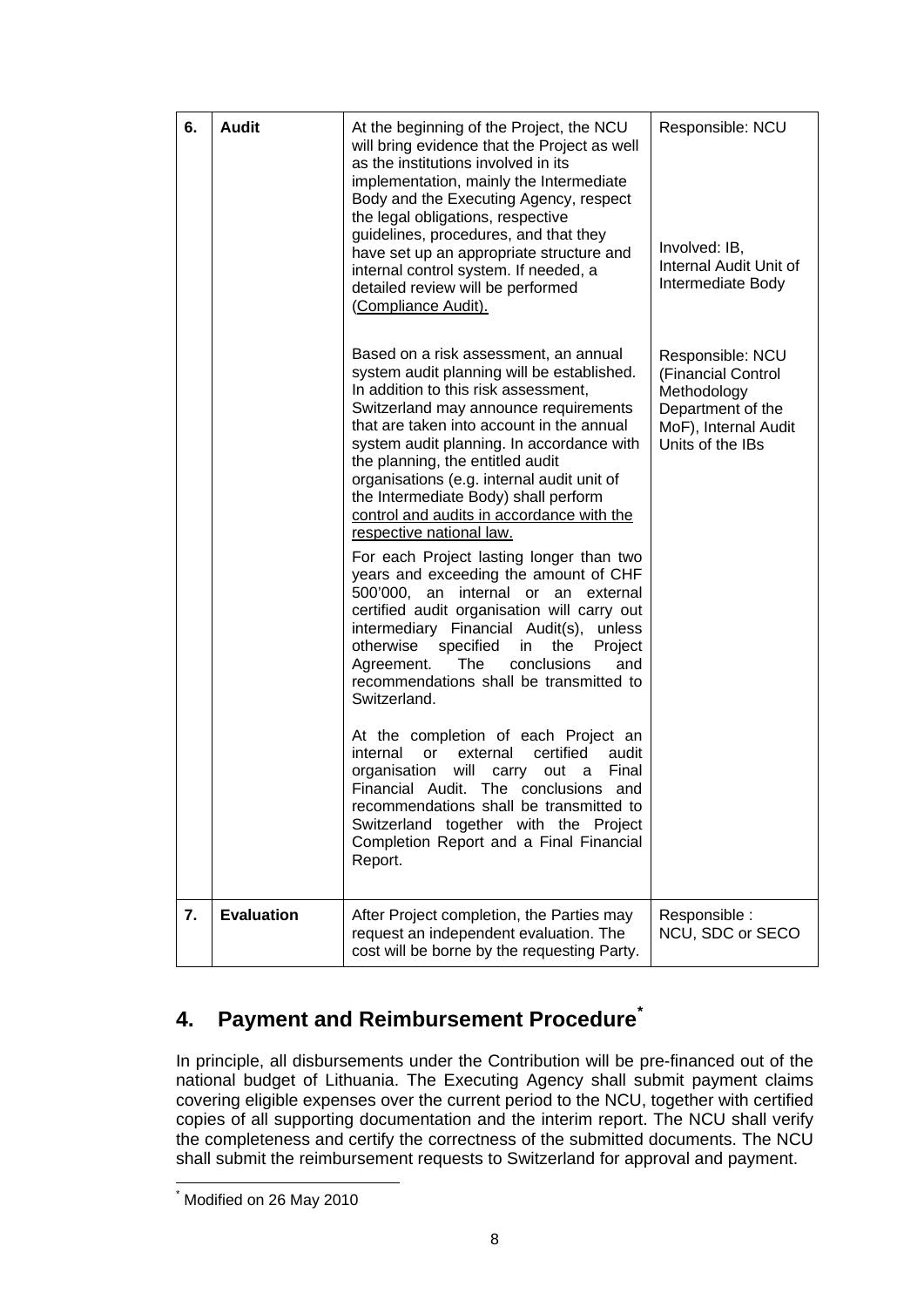In case of individual projects, the Intermediate Body functions and responsibilities provided in this chapter will be implemented and assumed by the Executing Agency.

The detailed reimbursement procedures are laid down in the Project Agreements and must, if not otherwise specified, comply with the following procedures:

| No. | <b>Steps</b>                                                                                | <b>Activities</b>                                                                                                                                                                                                                                                                                                                                                                                                                                                                                                                                                                                                                                                                                                                                                                                                                                                                                                                         | <b>Organisations</b>                                                                                    |
|-----|---------------------------------------------------------------------------------------------|-------------------------------------------------------------------------------------------------------------------------------------------------------------------------------------------------------------------------------------------------------------------------------------------------------------------------------------------------------------------------------------------------------------------------------------------------------------------------------------------------------------------------------------------------------------------------------------------------------------------------------------------------------------------------------------------------------------------------------------------------------------------------------------------------------------------------------------------------------------------------------------------------------------------------------------------|---------------------------------------------------------------------------------------------------------|
| 1.  | Issue of the<br>original invoice                                                            | Issue the original invoice.                                                                                                                                                                                                                                                                                                                                                                                                                                                                                                                                                                                                                                                                                                                                                                                                                                                                                                               | Responsible: Supplier<br>of a product or service;<br>contractor, consultant,<br>organisation (claimant) |
| 2.  | Examination of<br>the original<br>invoice and the<br>elaboration of<br>the payment<br>claim | Control the original invoice with<br>٠<br>regard to the specifications of the<br>Project Agreement, the<br>Implementation Agreement, the<br>supply / services contract and the<br>agreed tariffs.<br>Verify the correctness of the<br>٠<br>execution (quantity and quality) of the<br>work, the supply of goods / services,<br>etc., and the special conditions etc.<br>Submit the payment claim including<br>an interim report and a copy of the<br>invoices to the NCU and/or the<br>Intermediate Body. The payment<br>claim comprises eligible costs<br>incurred during a given period. The<br>interim report includes information on<br>financial and physical progress, a<br>comparison of actual with planned<br>expenses, an update on progress<br>status, while confirming the co-<br>financing. Any deviation has to be<br>justified and corrective measures<br>suggested. Interim reports are due at<br>least every six months. | Responsible:<br><b>Executing Agency</b>                                                                 |
| 3.  | Verification<br>and payment                                                                 | Check the conformity of the payment<br>٠<br>claim with the Framework Agreement,<br>the Project Agreement and the<br>Implementation Agreement. Certify<br>the correctness and legality of the<br>payment claim.<br>Verify the completeness of the<br>documentation (i.e. copy of invoices<br>and other accounting documents) and<br>the relevance of the interim report. If<br>necessary, verify the correctness of<br>the use of funds by means of fact-<br>finding missions.<br>Payment of the original invoice to the<br>п<br>supplier(s) according to the State<br>Treasury rules.                                                                                                                                                                                                                                                                                                                                                     | Responsible: NCU<br>and/or Intermediate<br>Body                                                         |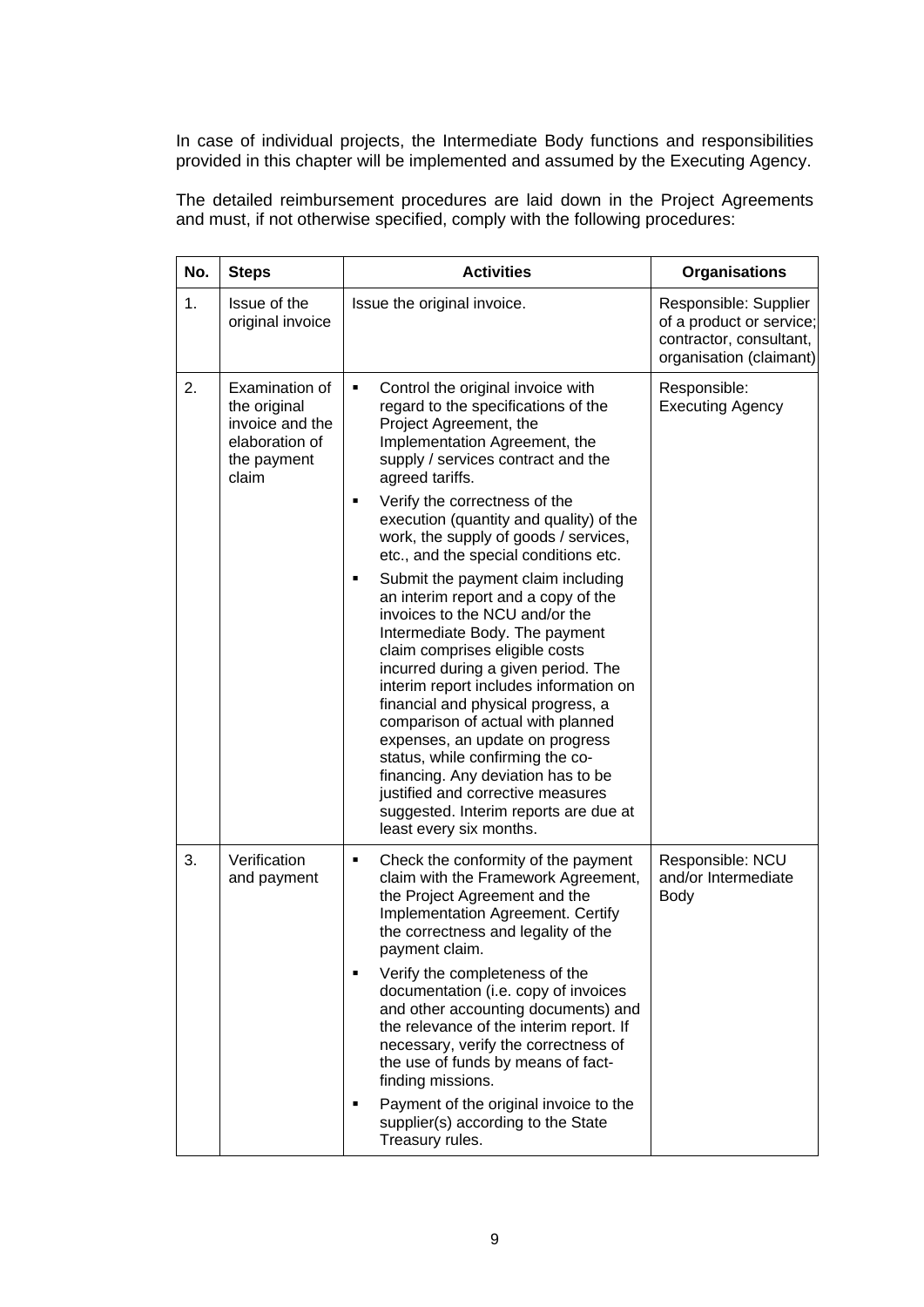| 4. | Submission of<br>the<br>reimbursement<br>request to<br>Switzerland | Check the formal conformity of the<br>payment claims, including co-<br>financing and possible double-<br>financing.<br>Submit the reimbursement requests<br>. .<br>to Switzerland and confirm the<br>compliance with supporting<br>documentation and contractual<br>agreements. | Responsible:<br><b>NCU</b>  |
|----|--------------------------------------------------------------------|---------------------------------------------------------------------------------------------------------------------------------------------------------------------------------------------------------------------------------------------------------------------------------|-----------------------------|
| 5. | Payment from<br>Switzerland to<br>Lithuania                        | Check the conformity of<br>reimbursement requests and<br>supporting documentation.<br>Transfer the requested amount to the<br>٠<br>separate State Treasury bank<br>account.                                                                                                     | Responsible:<br>Switzerland |

In particular cases, other payment procedures may be defined by the Parties in the respective Project Agreements.

The final date for eligibility of costs shall be specified in the Project Agreement. It shall be 12 months after the scheduled date for Project completion, but shall not be later than ten years after the approval of the Contribution by the Swiss Parliament according to Article 3 of the Framework Agreement. Final Reimbursement requests must have been received by Switzerland not later than six months after the final date of eligibility.

In the case of irregularities, Switzerland is entitled stop reimbursements immediately, to instruct the NCU to stop payments from the Swiss Contribution and to ask repayment of illegitimately paid reimbursements at any stage of the Project. The reasons for the respective instructions shall be communicated in writing to the NCU and other partners involved.

# **5. Roles and Responsibilities**

The roles and responsibilities of the main actors are outlined below. Project Agreements will contain more detailed responsibilities and activities tailored to the individual case.

# **5.1 The National Coordination Unit[\\*](#page-9-0)**

The NCU is responsible for the overall Swiss-Lithuanian Cooperation Programme orientation and for the identification, planning, implementation, financial management, controlling and evaluation of Projects, as well as for the use of funds under the Contribution in accordance with the Framework Agreement. This includes to:

- Ensure the adoption of the necessary national legal documents on the implementation and monitoring of Projects;
- Coordinate the Swiss Contribution with other contributions, with the National Strategic Reference Framework (2007 - 2013) and with the operational programmes;

 $\overline{a}$ 

<span id="page-9-0"></span><sup>\*</sup> Modified on 26 May 2010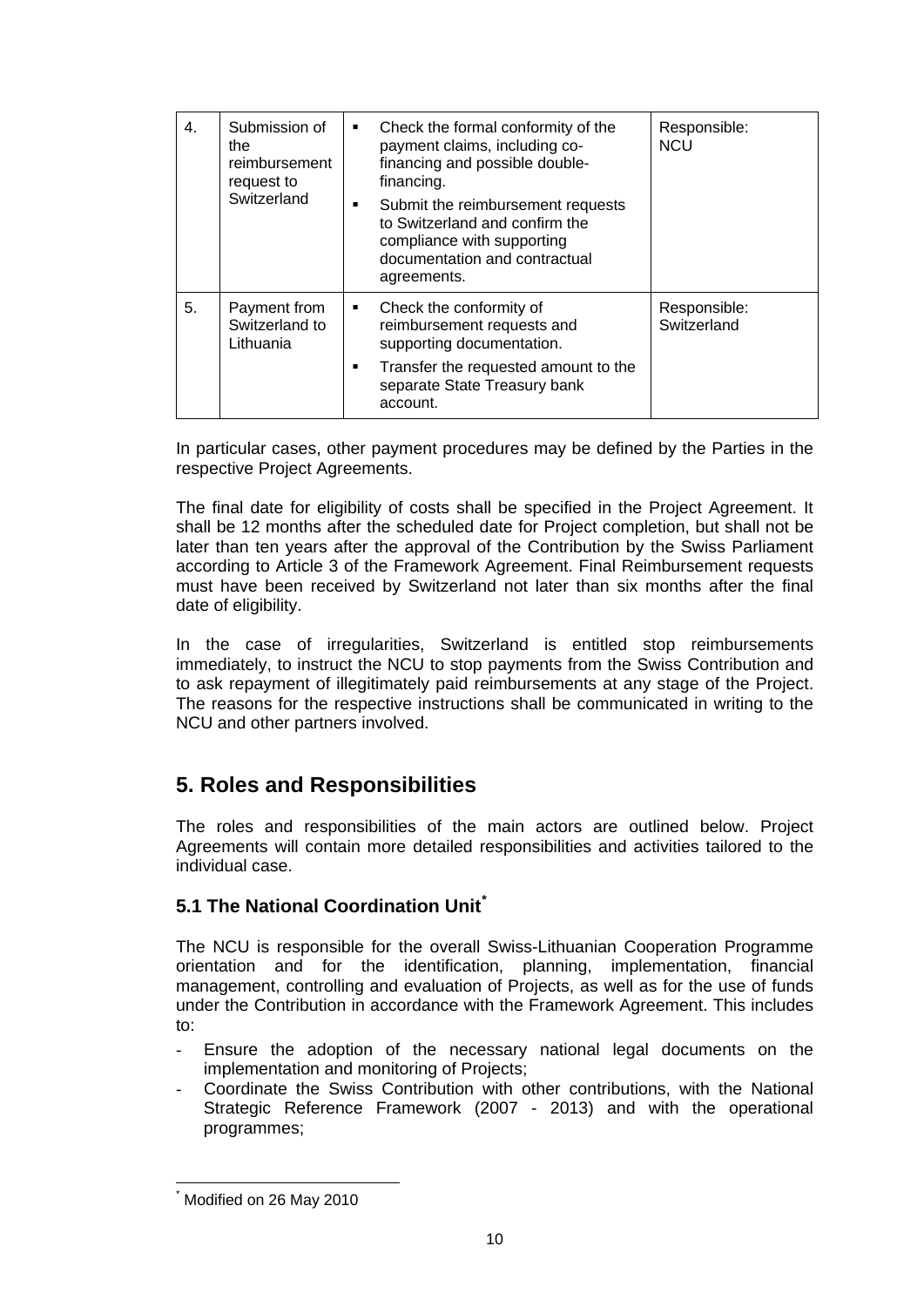- Ensure that the appropriate provisions (as defined in project agreements) are included in the National Budget in order to safeguard that claimants have the necessary funds;
- Confirm that the co-financing part has been provided according to the Project Agreement;
- Ensure that there is no double financing of any part of the Project by any other source of funds;
- Ensure the organisation of calls for, the collection of and the appraisal of Project proposals;
- Establish a consultative steering committee, in which at least the NCU, the civil society, local and regional authorities and the Swiss Embassy are represented;
- Select the project proposals to be submitted to Switzerland in consultation with the steering committee;
- Submit well documented Project financing requests to Switzerland resulting from approved Project outlines;
- Supervise and steer the implementation of Projects in accordance with the Project Agreements and the Implementation Agreements by establishing adequate monitoring and auditing systems;
- Check the conformity of the payment claims;
- Ensure that payments are made to the claimants within the specified deadlines;
- Submit the respective reimbursement requests to Switzerland and keep the respective accounts;
- Ensure the efficient and correct use of available funds:
- Verify in each Project if the value added tax (VAT) can be recovered by the Executing Agency or final recipient and to inform the Swiss authorities accordingly in the form of a declaration by the applicant as part of the Project documentation;
- Ensure the financial control, including complete and sufficient audit trails in all involved institutions;
- Provide a yearly overall financial statement on all transfers of funds between Switzerland and the NCU on one side and between the NCU and all national involved bodies (e.g. Intermediate Body, Executing Agency, suppliers) on the other side;
- Submit yearly a summary with conclusions and recommendations of all audit reports of the financed Projects. The NCU presents in an annex all original conclusions and recommendations of the audit reports;
- Ensure the discussion of audit results with the partners involved, including Switzerland, and the implementation of the decisions made based on the audit report;
- Ensure regular reporting to Switzerland on the implementation of Projects financed by the Contribution, as well as to immediately report any irregularities;
- Organise annual meetings at overall Swiss-Lithuanian Cooperation Programme level in consultation with the Swiss Embassy and to present an annual report;
- Be responsible for the reimbursement to Switzerland of unduly paid sums financed by the Contribution;
- Ensure information and publicity about the Swiss-Lithuanian Cooperation Programme;
- Ensure storing of all relevant documents relating to Projects implemented within the Swiss-Lithuanian Cooperation Programme for 10 years after the completion of Projects.

The NCU can delegate part of the tasks and responsibilities mentioned above to one or more Intermediate Bodies (when existent) and Executing Agencies.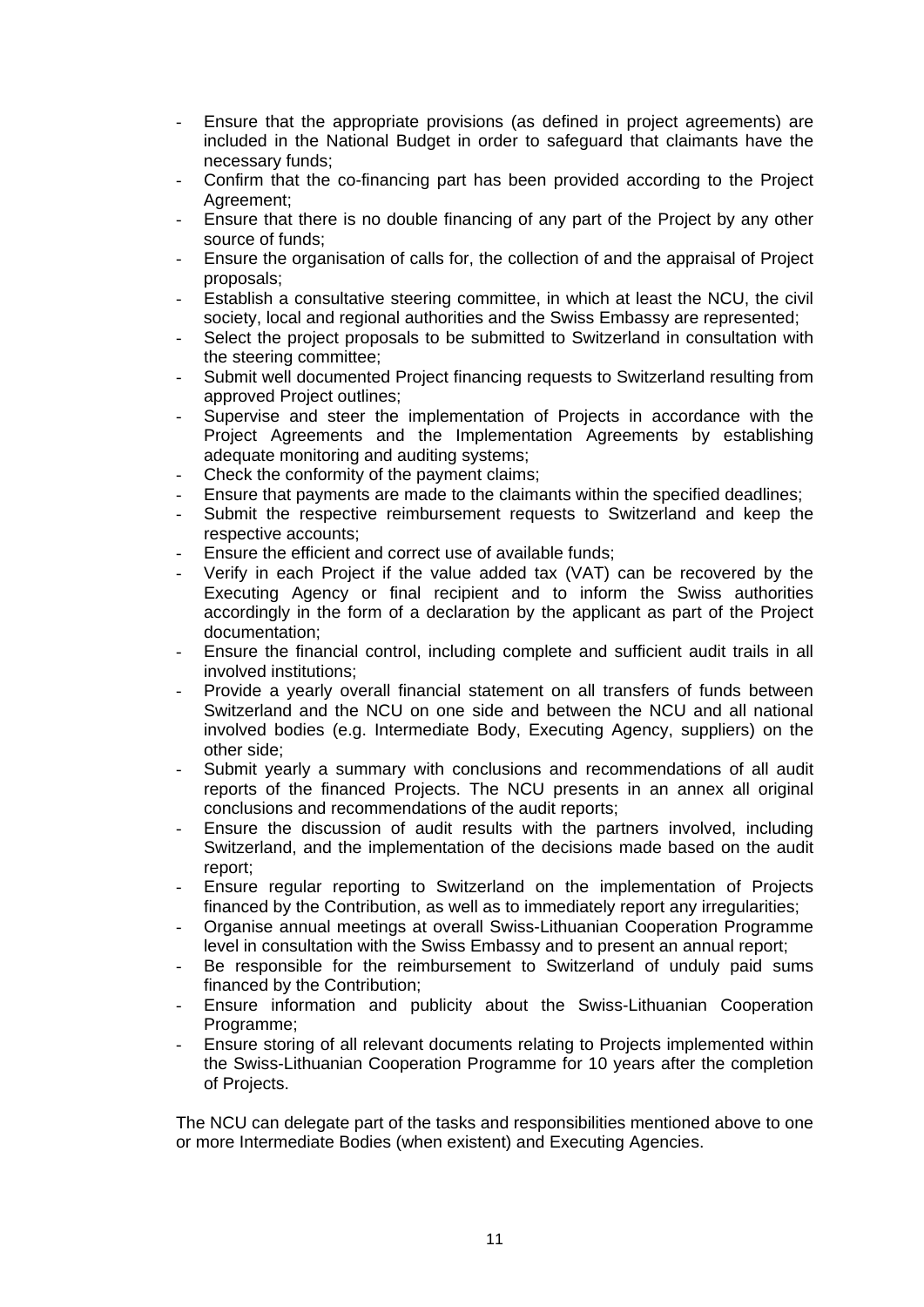## **5.2 Intermediate Body (not applicable in case of individual projects)[\\*](#page-11-0)**

Intermediate Body means any legal public or private entity which acts under the responsibility of the NCU or which carries out duties on behalf of the NCU with regard to Executing Agencies implementing Projects.

The main tasks of the Intermediate Bodies are to:

- Call for and collect Project proposals, review compliance with the requirements for Project proposals (Chapter 2) and assess the quality of applications submitted;
- Submit Project proposals with appraisal reports to the NCU;
- Implement tender processes or delegate this task to an Executing Agency;
- Supervise and steer the implementation of Projects in accordance with the Project Agreements and the Implementation Agreements, and carry out the necessary controls;
- Check the invoices received from the Executing Agencies, verify the authenticity and correctness of submitted documents as well as the eligibility of costs on payment claims;
- Certify invoices and submit certified invoices to the NCU:
- Report to the NCU on the progress of Project implementation;
- Check for irregularities and report them to the NCU:
- Ensure storing of all relevant documents related to Projects implemented within the Swiss-Lithuanian Cooperation Programme for 10 years after the completion of Projects.

## **5.3 Executing Agency\***

An Executing Agency is any public authority, any public or private corporation as well as any organization, recognized by the Parties and mandated to implement a specific Project financed under this Framework Agreement. Consequently, the Executing Agency is the contracting party for service, supply and works contracts in the framework of approved Projects.

In case of programmes/block grants, the Project Agreement shall contain the name of the Executing Agency. Its tasks and responsibilities shall be defined in the Implementation Agreement.

In case of individual projects, the main tasks of the Executing Agency are to:

- Implement tender processes:
- Supervise and steer the implementation of Projects in accordance with the Project Agreements and the Implementation Agreements, and carry out the necessary controls;
- Check the invoices, verify the authenticity and correctness of submitted documents as well as the eligibility of costs on payment claims;
- Certify invoices and submit certified invoices to the NCU;
- Report to the NCU on the progress of Project implementation;
- Check for irregularities and report them to the NCU:
- Ensure storing of all relevant documents related to Projects implemented within the Swiss-Lithuanian Cooperation Programme for 10 years after the completion of Projects.

<span id="page-11-0"></span> $\overline{a}$ \* Modified on 26 May 2010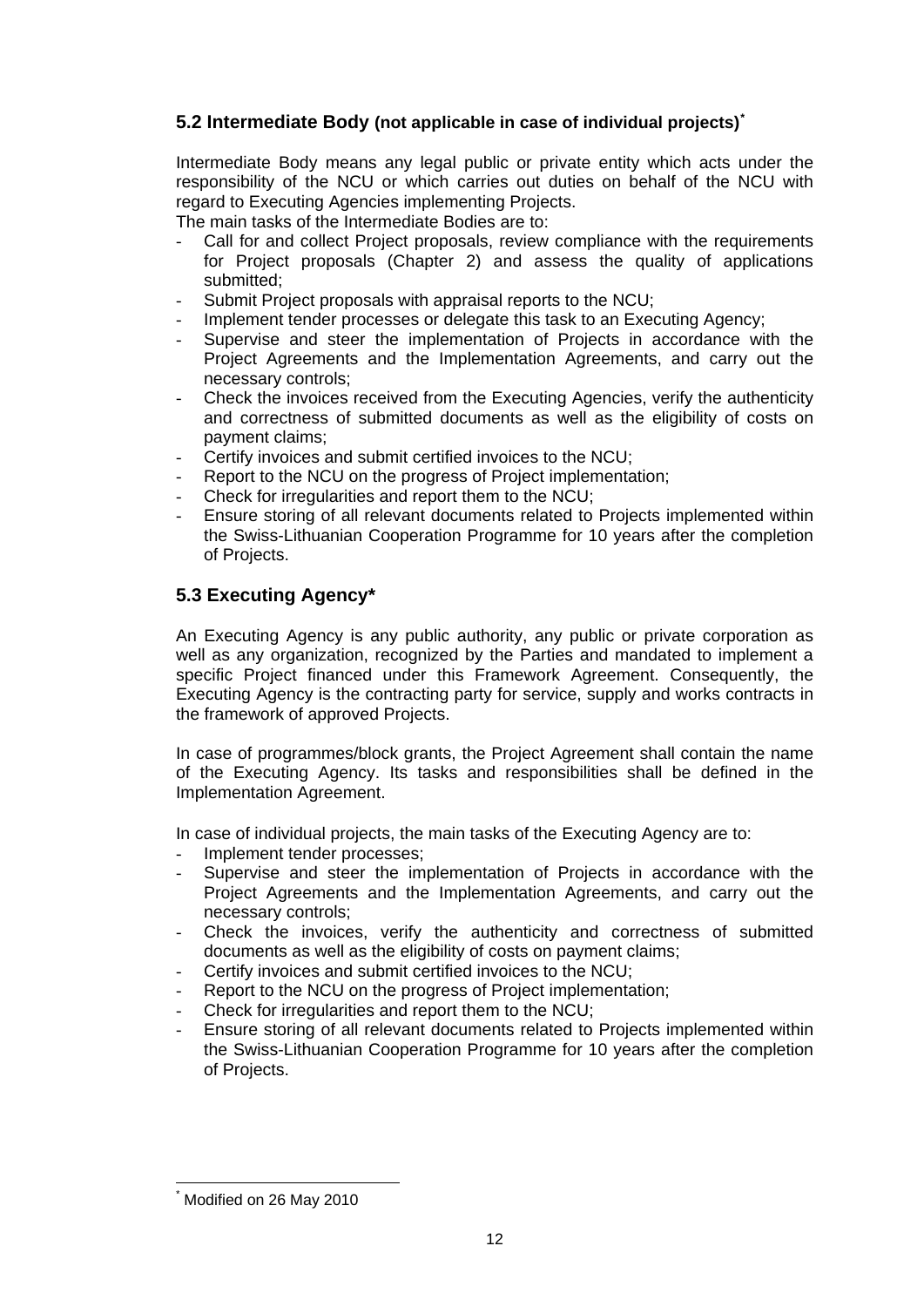### **5.4 Audit Arrangements for the management and control system of the Swiss-Lithuanian Cooperation Programme[\\*](#page-12-0)**

The Financial Control Methodology Department of the Ministry of Finance shall be responsible for coordination of the verifications of the effective functioning of management and control system for the implementation of the Swiss-Lithuanian Cooperation Programme. Audit of functioning of management and control system for the implementation of the Swiss-Lithuanian Cooperation Programme shall be performed by the internal audit units of the NCU and the IBs or the Executing Agency (in case of individual projects).

The main tasks of the Financial Control Methodology Department of the MoF are to:

- − Ensure coordination of an adequate management and control auditing function;
- − Provide competent audit authorities with methodology for system audit performance;
- − On the basis of the plans of the internal audit units of the NCU and the IBs, or the Executing Agency (in case of individual projects), establish a consolidated annual system audit and control plan, which takes Swiss requirements into account;
- − Provide information about all internal audits related to the implementation system of the Swiss-Lithuanian Cooperation Programme as part of the yearly summary of audit reports provided by the NCU for the Swiss-Lithuanian Cooperation Programme;
- − Provide Swiss authorities or mandatees acting on their behalf with its assistance.

The main task of the internal audit units of the NCU and the IBs, or the Executing Agency (in case of individual projects), is to:

- − Perform system audits within the implementation structure of the Swiss-Lithuanian Cooperation Programme in accordance with the respective national law and taking into account the Swiss requirements.
- − Provide information on system audits to the NCU.

The competent authorities of the Republic of Lithuania shall investigate alleged cases of fraud or irregularity. Proven cases of fraud shall be prosecuted accordingly to existing national regulations.

### **5.5 Audit Organisation at Project level\***

If not otherwise specified in the Project Agreement, for each Project an audit organisation is contracted by the NCU or by the Intermediate Body or by the Executing Agency (in case of individual projects). For Block Grants, Technical Assistance, the Project Preparation Facility and Scholarships different audit procedures may apply. The audit organisation has to be a public institution or a private company of recognised professional reputation which operates in line with international auditing standards.

The scope of the audit will be defined in an annex to the Project Agreement. In case of external audit, the costs are eligible for reimbursement and must be included in the Project budget. Costs of internal audits are borne by the respective audit organisation.

If not otherwise specified in the Project Agreement, the audit organisation shall carry out intermediary financial audit(s) for Projects lasting longer than two years and exceeding the amount of CHF 500'000 and a Final Financial Audit of the Projects

 $\overline{a}$ 

<span id="page-12-0"></span><sup>\*</sup> Modified on 26 May 2010